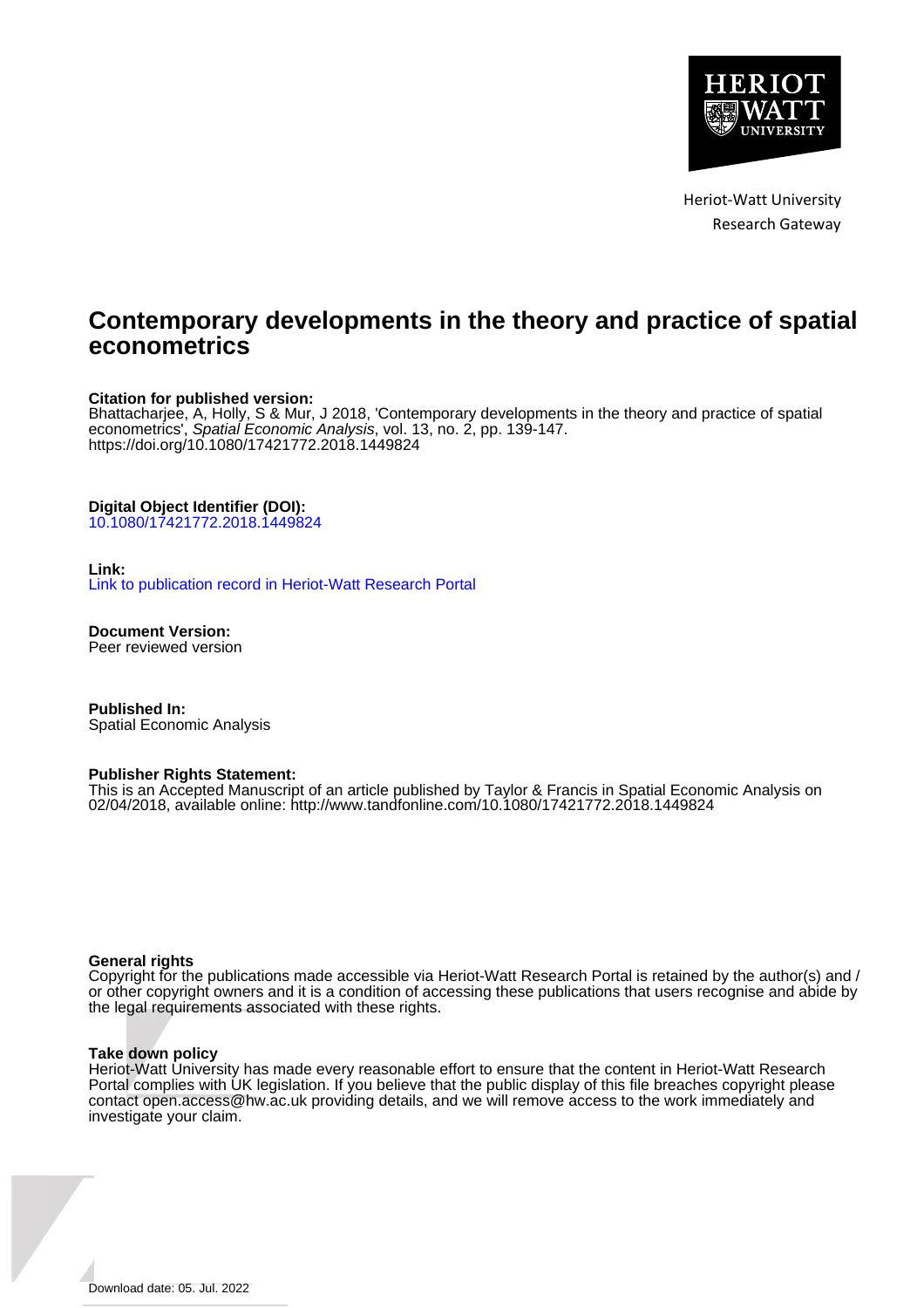## **EDITORIAL**

# **Contemporary developments in the Theory and Practice of Spatial Econometrics**

**Arnab Bhattacharjee** (Corresponding Author, ORCID http://orcid.org/0000-0003-1300-0838),

Spatial Economics & Econometrics Centre, Heriot‐Watt University, Edinburgh, UK.

a.bhattacharjee@hw.ac.uk

**Sean Holly**, Faculty of Economics and Fitzwilliam College, University of Cambridge, Cambridge, UK. sh247@cam.ac.uk

**Jesús Mur** (ORCID http://orcid.org/0000-0002-7384-9166),

Department of Economic Analysis, University of Zaragoza, Zaragoza, Spain.

jmur@unizar.es

## **Abstract**

The papers in this special issue cover a wide range of areas in the methodology and application of spatial econometrics. The first develops a Generalised Method of Moments (GMM) estimator for the spatial regression model from a second order approximation to the Maximum Likelihood (ML). The second develops Bayesian estimation in a stochastic frontier model with network dependence in efficiencies, with application to industry dynamics. The third studies cross-country convergence under the Lotka‐Volterra model and obtains new insights on spatial spillovers. The penultimate paper develops robust specification tests for the social interactions model under both ML and GMM frameworks. The final paper proposes identification and GMM estimation in a high order spatial autoregressive model with heterogeneity, common factors and spatial error dependence.

## Keywords: #

 $\overline{a}$ 

spatial econometrics; panel data; social networks; generalized method of moments (GMM); Bayesian methods; Lotka‐Volterra model.

JEL classification: C11; C21; C23; C38; C52.

This Special Issue collects selected papers from the  $26<sup>th</sup>$  (EC)<sup>2</sup> Conference on "Theory and Practice of Spatial Econometrics", organised in December 2015 by the Spatial Economics & Econometrics Centre (SEEC), Heriot-Watt University (Edinburgh, Scotland, UK).<sup>1</sup> The conference was a great success, with wide participation and high quality of papers. Subsequently, *Spatial Economic Analysis*, one of the leading field journals in the area, approached the organisers with an invitation to organise a special issue. Unfortunately, the preparation of this Special Issue also happened in the shadow of the loss of

<sup>1</sup> (EC)2 , *European Conferences of the Econom[etr]ics Community*, is one of the oldest and prestigious scholarly societies in econometrics and, since 1990, has been organising a series of annual international conferences on quantitative economics and econometrics. For the first time, in 2015, the chosen topic was spatial econometrics or allied areas.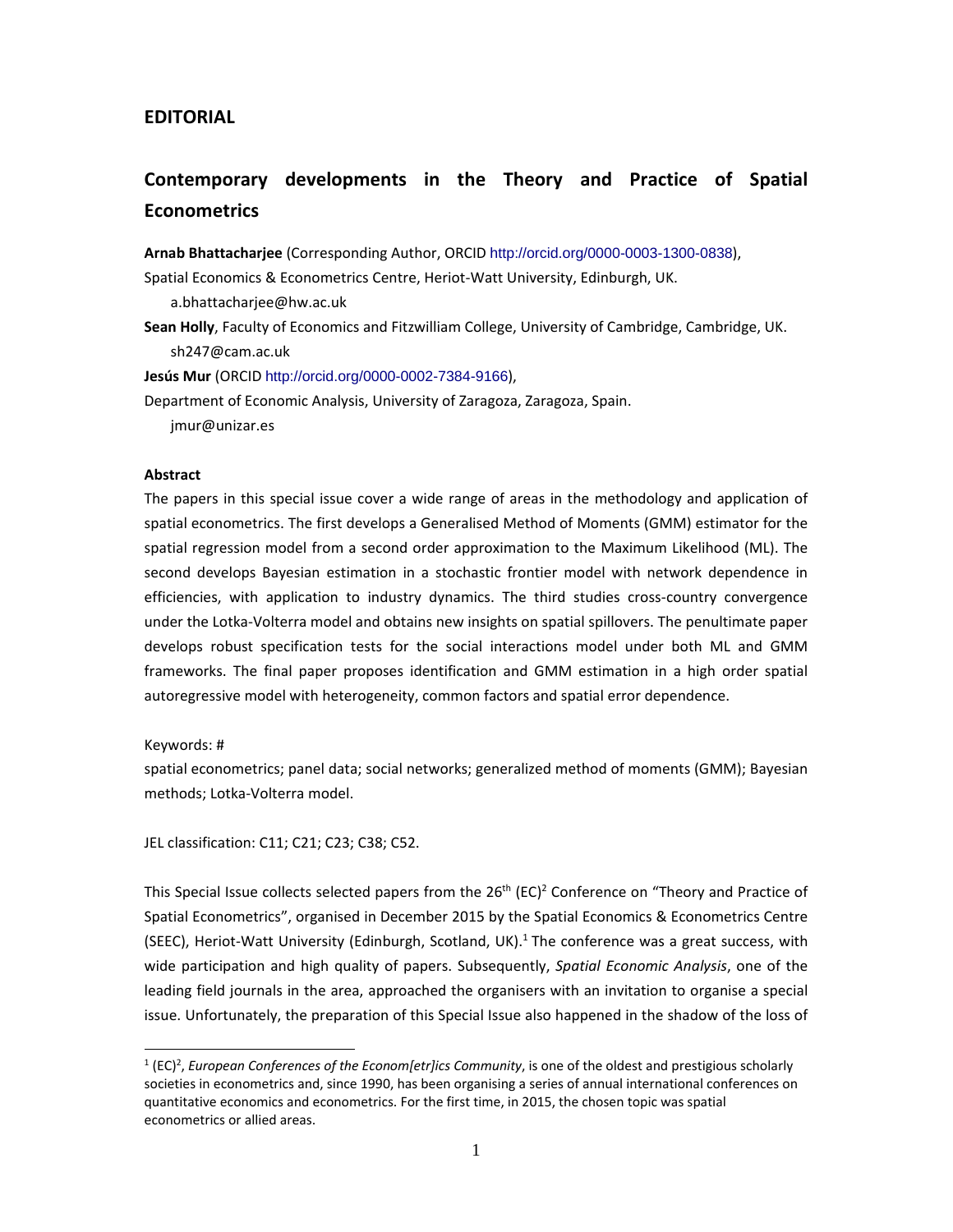two of the leading researchers in the areas of spatial econometrics and regional science: Cem Ertur (1962‐2016) and Raymond J. G. M. Florax (1956‐2017). Beyond their important roles as leading researchers in the area, they were also dear friends and colleagues to many of us. Though neither Cem nor Raymond were able to attend the conference in person, they both had significant presence intellectually, in the papers presented at the conference, in the literatures that the presented papers contributed to, and likewise in the papers in this issue.

The papers submitted to this Special Issue were subjected to the regular review standards and processes of *Spatial Economic Analysis*. The five selected papers are, individually and collectively, indicative of the high quality of the papers presented at the conference, and cover a wide range of models, applications and approaches of analyses. One of the objectives of the  $(EC)^2$  Conference 2015 was to provide a platform to early career researchers, including doctoral students. It is a happy coincidence that this issue also retains the same healthy representation of young researchers.

Each paper is placed below within the context of the current literature in the area. Three important highlights emerge collectively from the papers. First, the three methodological contributions in this issue (Breitung and Widder, 2018; Doğan et al., 2018; and Wang and Lee, 2018) offer exciting new insights into the comparison and contrast between maximum likelihood (ML) and generalized method of moments (GMM) inferences for spatial regression models. Second, the papers also offer interesting contrasts on alternative ways of modelling spatial dependence. While Breitung and Widder (2018) and Carvalho (2018) focus on the spatial error model and Ditzen (2018) on the spatial Durbin model (SDM), Doğan et al. (2018) and Wang and Lee (2018) consider combinations of spatial lag and spatial error models. Further, Ditzen (2018) and Wang and Lee (2018) highlight alternate ways of modelling spatial dependence arising from common factors. Third, peer and social networks constitute one important application area of spatial econometrics (Bhattacharjee and Holly, 2013; Liu et al., 2014) which has received relatively little coverage in *Spatial Economic Analysis* and allied journals. This issue contains two papers, Carvalho (2018) and Doğan et al. (2018), that are directly related to peer networks, while another two, Breitung and Widder (2018) and Wang and Lee (2018) also have connections. We hope that this collection will contribute towards more active research on social networks in the spatial econometrics tradition.

Breitung and Wigger (2018, in this issue) make a significant contribution to spatial econometric methodology and philosophy of estimation. Equally importantly, the paper clearly highlights the link between GMM and ML estimation of spatial regression models. In this sense, and following on from Elhorst (2010), this article places different estimation methodologies on the same platform and encourages the reader to think carefully about the underlying estimation philosophies and their implications for theory and applied research in spatial econometrics.

Specifically, and first, the paper considers the spatial error model and shows that, similar moment conditions as those proposed by Kelejian and Prucha (1999) can be obtained from a second order approximation of the ML first order conditions. There is a commonly held notion that the "GMM estimator approximates the ML score", but this specific approach to derive the moment conditions from a second order expansion of the scores clearly expresses a sense in which the above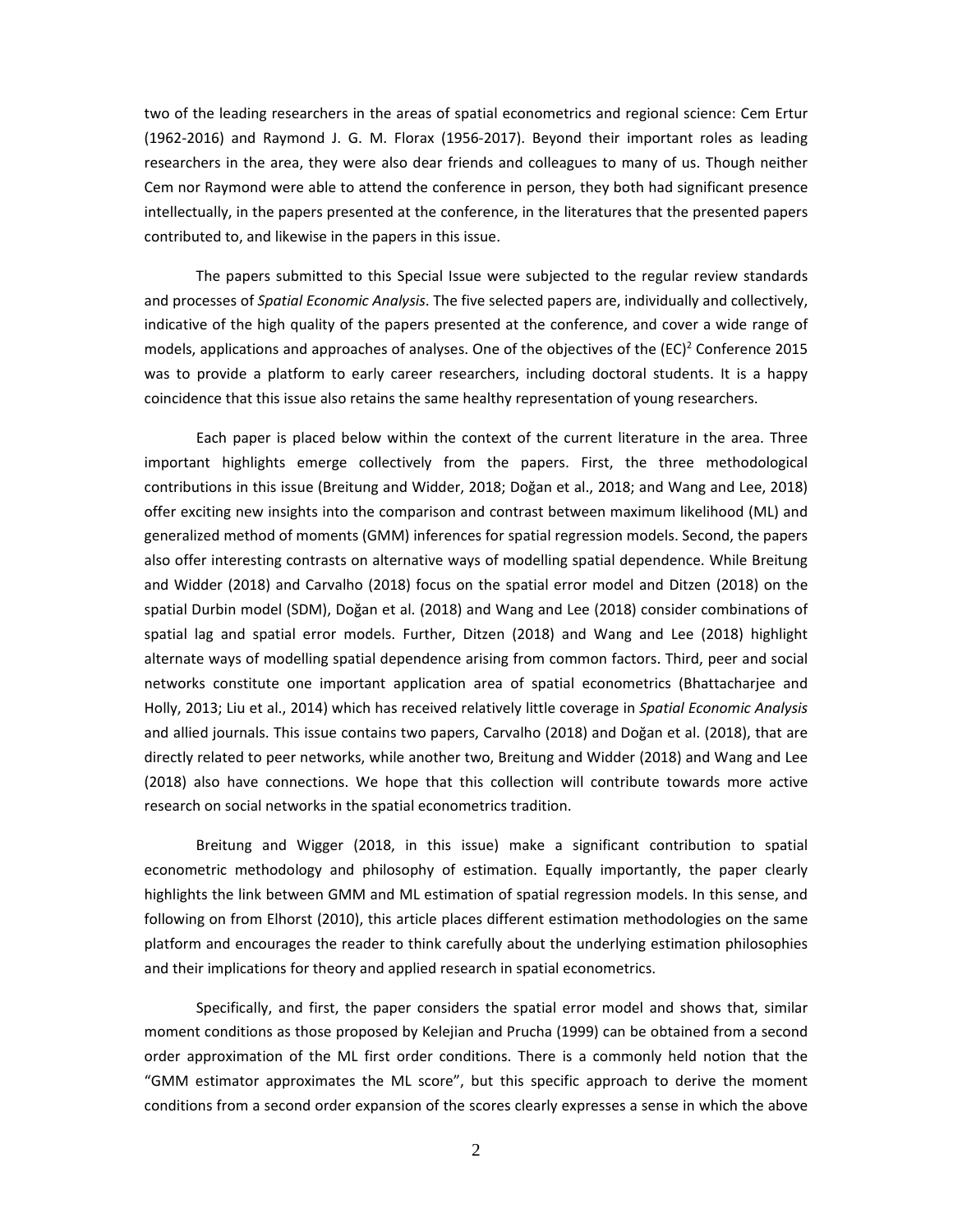notion can be justified. The moment conditions and corresponding estimator thus derived are new to the literature.

Second, the paper considers another new and simple moment estimator, based on the first order approximation, that performs almost as well as the much more demanding GMM estimators based on the second order approximations.

Third, the paper proposes a computationally simple way to obtain the optimal GMM estimator based on rewriting the moment conditions in the form of a martingale difference sequence. Heteroscedasticity robust versions of all the estimators are also proposed.

Finally, the paper also considers extensions to the spatial autoregressive (SAR) and spatial Durbin models (SDM) and highlights issues of identification and estimation using similar principles under these alternate models. The paper does not in itself include any application, but it draws extensively upon the empirical literature on regional spillovers and peer effects to highlight implications of the research in this paper for applied work; see, for example, Ertur and Koch (2007), Fingleton (2008), de Dominicis et al. (2013) and Liu et al. (2014).

The second paper by Carvalho (2018, in this issue) is innovative in the choice of model, estimation methodology and application, and develops fascinating new insights into spatial econometric modeling in the context of error components models. This paper links to Breitung and Wigger (2018, in this issue) in their common focus on the spatial error model. Specifically, this paper develops Bayesian inference for a spatial random effects stochastic frontier model with spatial dependence in the efficiency error component, which handles unobserved heterogeneity and allows for spillovers between the units. Also, the paper focuses on small sample performance and proposes a Guided Walk Metropolis method as an alternative to rejection sampling techniques. The proposed model and methodology are applied to a sample of 27 New Zealand electricity distribution firms to evaluate the impact of an ownership unbundling policy that induced a vertical separation of the electricity supply industry with respect to ownership.

This paper makes several important contributions to the spatial economics and econometrics literature. First, it considers a very useful but relatively less researched econometric model: the stochastic frontier model. There is a small but influential spatial econometric literature for this model; for recent contributions, see, among others, Areal et al. (2012), Glass et al. (2016) and Filippini et al. (2018).

Second, and further, while a substantial part of this literature builds the spatial structure using the spatial lag, this paper assumes a spatial error model. This renders identification and inference particularly significant and challenging because the stochastic frontier model has an error components structure that is identified by shape (distributional) restrictions on the error components.

Third, the paper places adequate emphasis on structural understanding of spatial regression models. In the absence of strong theory, structural interpretations are challenging in spatial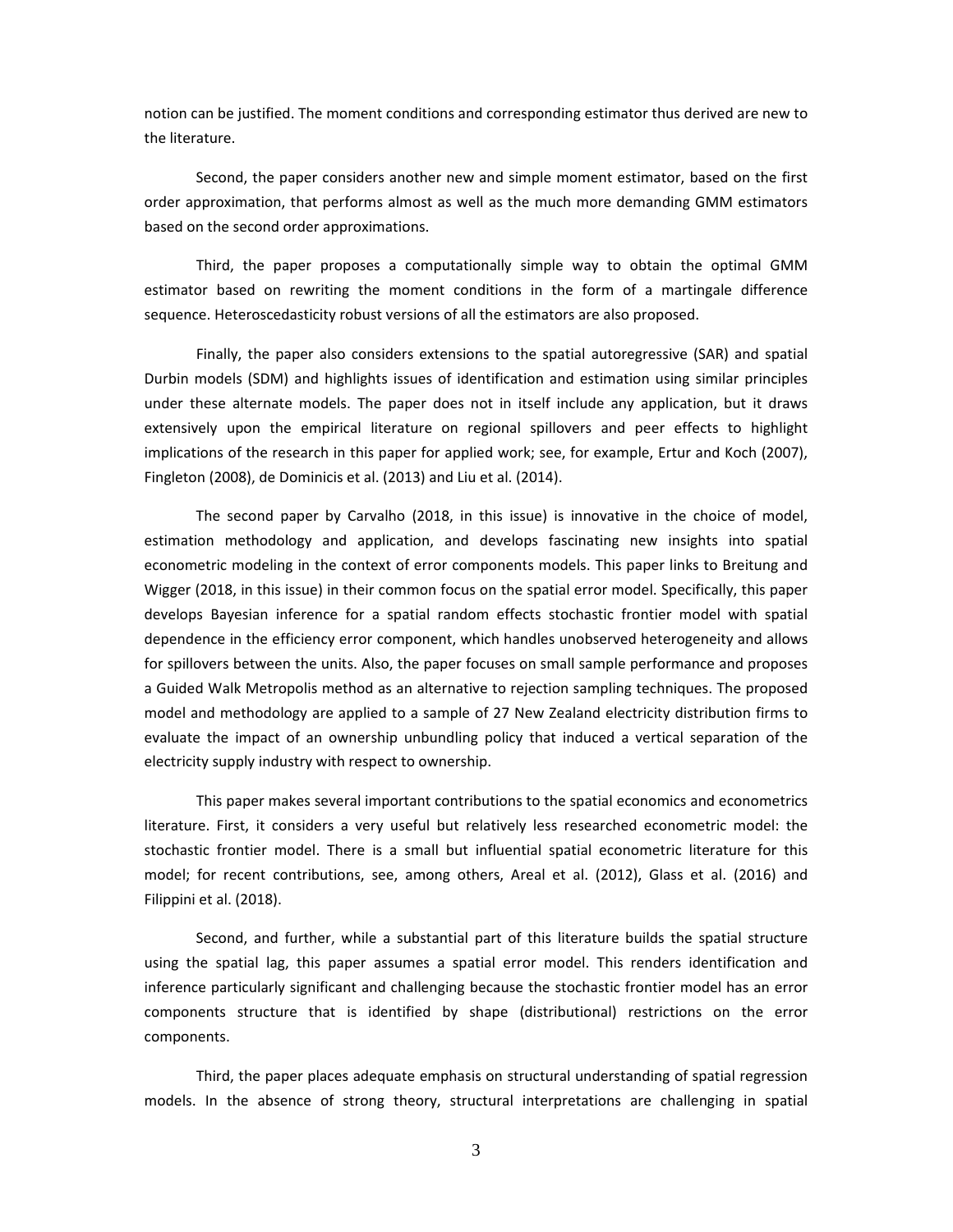econometrics (Elhorst, 2010). One standard approach for practitioners is to take a reduced form general-to-specific approach; however, this generates only limited structural interpretation. The other approach is to use carefully conducted specification tests to aid model selection (Florax et al., 2003). By contrast, this paper uses a compelling application context to motivate structural interpretation of spatial dependence in the spatial error form. In this paper, this objective is achieved by focusing on network interactions in cost efficiency.

Fourth, the paper reports careful Bayesian analysis placing special attention to identification, drawing upon the Generalized True Random Effects model of Greene (2005) and the subsequent literature, and finite sample performance using a carefully planned Monte Carlo study.

Finally, the paper develops important insights on the measurement of efficiency and its policy implications. Given the nature of the problem, the technical details are somewhat unusual for a spatial econometrics audience, but careful reading is very rewarding. We feel that the capacity of identification of network structure in spatially dependent efficiencies is a significant finding, and has the potential to generate further research, possibly in the estimation of network dependence or inferring stability of network structures; for related literatures, see Bhattacharjee and Jensen‐Butler (2013), Bhattacharjee and Holly (2013) and Angulo et al. (2017).

Ditzen (2018, in this issue) provides an excellent application of growth empirics embedded in economic theory and current best practise of spatial econometrics. Specifically, this paper uses a general Lotka‐Volterra model to infer on convergence for 93 countries over the period 1960 to 2007. The paper makes several important innovations, and in doing so, carves out a niche within an area with a large empirical and theoretical research.

First, the paper expertly places itself within the existing literature, both theoretical and empirical. Thereby, it provides an excellent introduction and current review of the growth empirics and growth theory literature in a way that is accessible to a general audience. It starts from the seminal contributions of Fingleton and López‐Bazo (2006) and Ertur and Koch (2007, 2011) estimating the rate of convergence in the context of spatial Solow and spatial Schumpeterian growth models. Then, it discusses a distinct literature (Arbia and Paelinck, 2003a,b) estimating regional convergence, focusing on stability, using a Lotka‐Volterra approach popular in mathematical biology. The paper places these two approaches together, highlighting similarities and differences in the empirical specifications, but also builds in links to a large literature surrounding the two models. Notable contributions along the way include, among others, Abreu et al. (2004), Koch (2008), Lesage and Fisher (2008) and Le Gallo and Fingleton (2014). This provides an excellent new, easily approachable and encyclopaedic synthesis that, in our view, is a significant highlight of the paper.

Second, the paper motivates the use of a time‐space recursive model (Anselin, 2001; Elhorst, 2001) which includes a spatial time lag rather than a spatial lag. A theoretical motivation for this modelling choice arises from the Lotka‐Volterra model and the objective of studying stability conditions. Empirical motivations come from a concern for analysing endogenous spatial weights.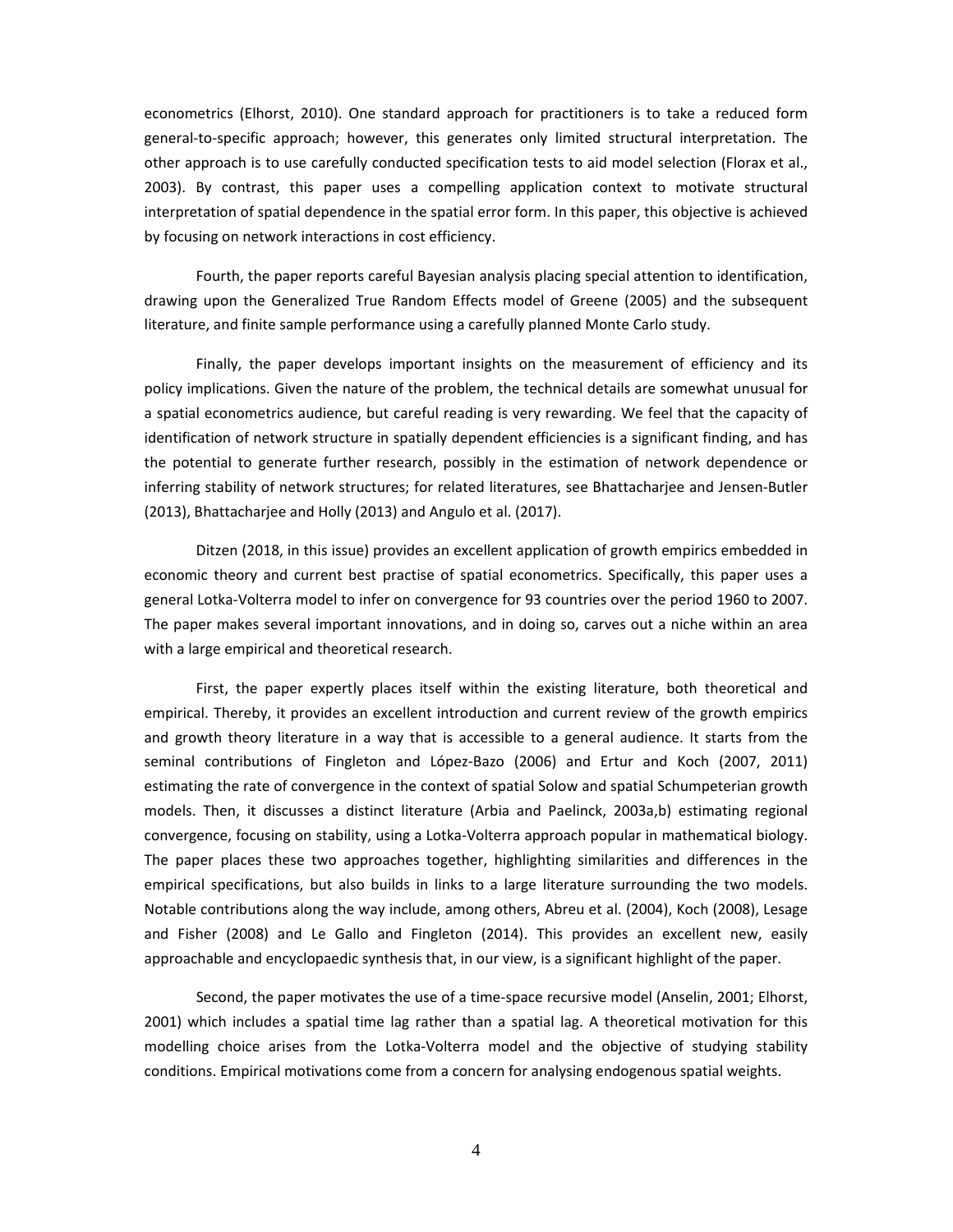Third, the paper takes a very thorough and state‐of‐the‐art approach to factor structure and heterogeneity. The combination of spatial dependence and common factors has recently received attention in the literature and was summarised in Elhorst et al. (2016); see Bhattacharjee and Holly (2011, 2013), Bailey et al. (2016) and Ertur and Musolesi (2017) for important current contributions to the literature. The estimated model includes common factors and potentially heterogeneous slopes and dynamics in a way that is well-motivated by the theoretical model and the current spatial econometrics literature. Estimation and inferences are based on the dynamic common correlated effects estimator (Chudik and Pesaran, 2015) in a way that is new to the growth empirics literature. Stata code for the implementation is also made available by the author; please see the paper for further details.

Finally, the paper also considers multiple potential channels for cross-country spillovers captured by the spatial time lag. Here, the possible channels considered are: trade, related to specialisation; foreign direct investment capturing technology diffusion that can affect the accumulation of capital; and high skilled migration in the form of human capital producing more knowledge. After controlling for global spillovers using common factors, foreign direct investment and migration are found to produce the strongest effects on spatial interactions. The consideration of alternate channels of local and global spillovers is a major innovation in the paper and has the potential for generating further research. For example, new theory will be useful for explaining why trade does not provide an equally potent interaction channel, or indeed why migration is so important in a cross‐country growth context.

The final two papers in the issue make a significant methodological contribution to the current spatial econometrics literature. The penultimate paper, by Doğan et al. (2018, in this issue), is a major contribution to specification testing under a very general social interactions model; see, for example, Liu et al. (2014). In addition to unobserved group fixed effects, the model admits possible endogenous effects (spatial lag), contextual effects (exogenous interactions through spatial Durbin terms), and correlated effects (correlation of unobservables through a spatial error term). Then, this paper develops several notable advances to the literature.

First, specification testing for spatial regression models is challenging at the same time as it is very important (Elhorst, 2010). For cross‐sectional spatial econometric models, Florax et al. (2003) and Florax et al. (2006) show that a specification search that starts with the most general model performs relatively poorly in terms of leading to the true data generating process. Hence, these studies suggest that, in the absence of well developed theory to motivate the nature of spatial dependence, or even for validating such theory, the use of test statistics is invaluable. Anselin et al. (1996) made a seminal contribution to this literature by developing LM tests that are very popular and useful. Doğan et al. (2018) takes a similar approach to social interaction models, developing new tests together with asymptotic results and extensive Monte Carlo study to evaluate finite sample performance.

Second, and very importantly, this paper considers perhaps the most general form of the social interactions model, including endogenous effects, contextual effects and correlated effects,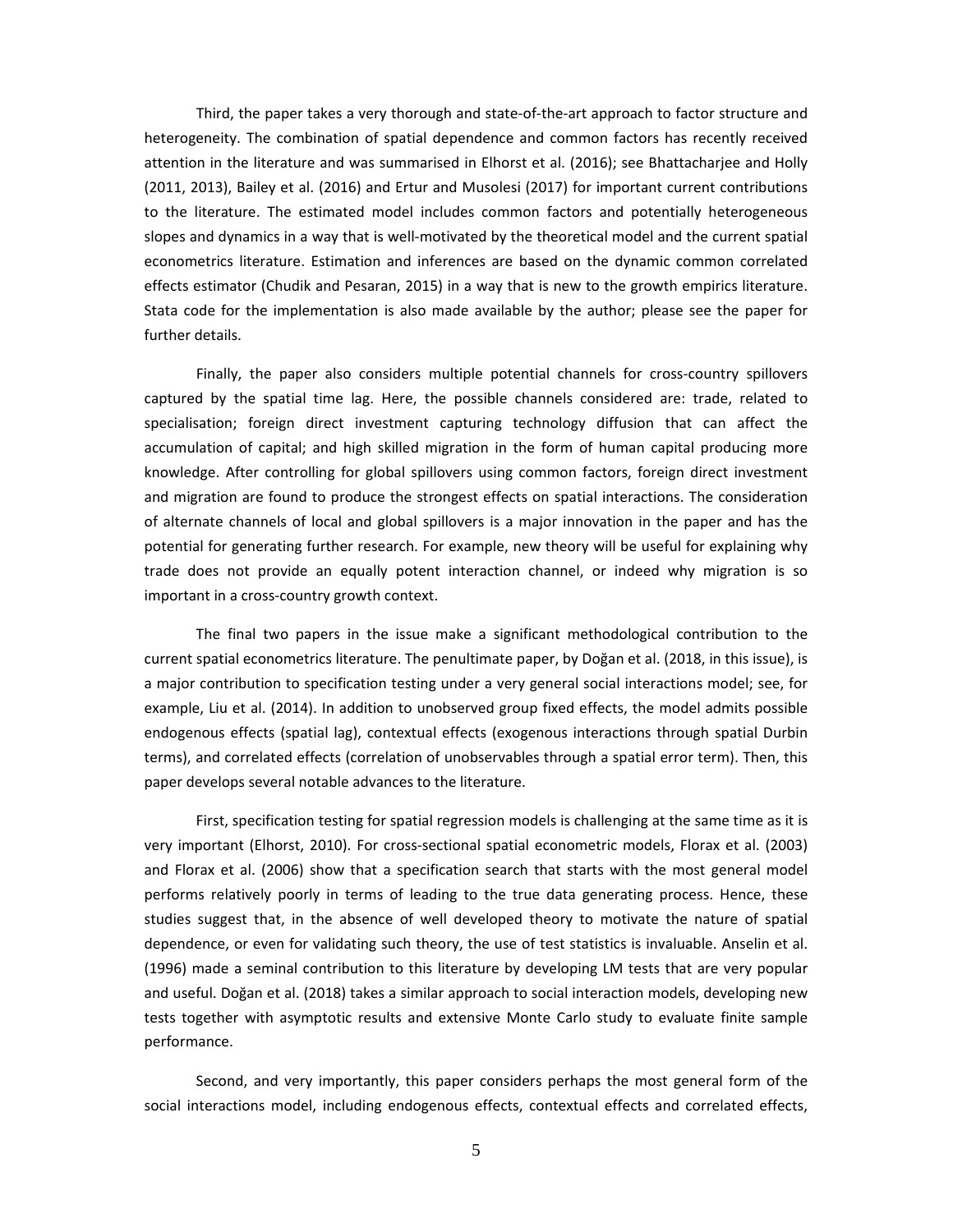and develops specification tests for each of these effects. Then, gradient based robust LM tests are developed based on both GMM and ML estimators, where robustness is achieved with respect to local parametric misspecifications. It turns out that the Anselin et al. (1996) LM test is closely related to the ML test developed here, but asymptotic theory for that test was not previously available. Furthermore, the Anselin et al. (1996) test is itself not valid in this current context, because in the presence of group fixed effects, conventional estimation approach for the cross‐sectional spatial regression models cannot be directly applied. Nevertheless, the general intuition from Anselin et al. (1996) are confirmed by asymptotic theory and the size and power properties investigated through an extensive Monte Carlo study. Specifically, two-directional test statistics are not useful for detecting the exact source of misspecification. Similarly, the standard one directional test statistics are not reliable as they are not robust to the local parametric misspecification. However, the robust LM tests developed in this paper have good finite sample properties and can be useful for the detection of the source of dependence in social interaction models.

Third, in the process of developing the tests, this paper also offers very interesting contrast between the ML and GMM approaches, particularly in terms of identification. This complements the paper by Breitung and Wigger (2018). The identification conditions for the social interactions model include important restrictions on the spatial weights matrix. Specifically, row normalised weights matrices are necessary for ML, and further for both ML and GMM, a rank condition needs to be satisfied. These conditions are stated and discussed informally in this paper in the context of specification testing. However, the reader is encouraged to read this paper together with more extensive discussions in Lee et al. (2010) in the ML framework and Liu and Lee (2010) for 2SLS and GMM estimation. Another important feature of this paper is a clear discussion of the reflection problem. Specifically, in addition to the above conditions, group size variation is required for mitigating against identification issues connected to the reflection problem.

Finally, a very nice feature of the paper is a very extensive Monte Carlo study, including endogenous, correlated and contextual effects, but also the Spatial Lag of X (SLX) model of Halleck Vega and Elhorst (2015). This Monte Carlo design can provide a good framework for future studies. Several interesting and open problems emerge from the paper. The first is about extension of the methods for more general structures of weights matrices, particularly for the ML framework, but also potentially to models with latent spatial weights (Bhattacharjee and Holly, 2013; Bhattacharjee and Jensen‐Butler, 2013; Bailey et al., 2016). Also, the paper highlights that in certain cases the asymptotic distribution of score functions may not be centred around zero even though the estimator itself is consistent, and this results in the LM test statistics being invalid. In such situations, it is possible to adjust the score functions to render valid LM test statistics; one important case for future study may be the case of heteroskedastic errors.

Wang and Lee (2018, in this issue), the final paper in this special issue, provides a methodological contribution and develops identification and GMM estimation for a spatial regression model, with high order spatial lags and high order spatial error dependence, in the presence of heterogeneity, common factors and space time dependence. The model considered here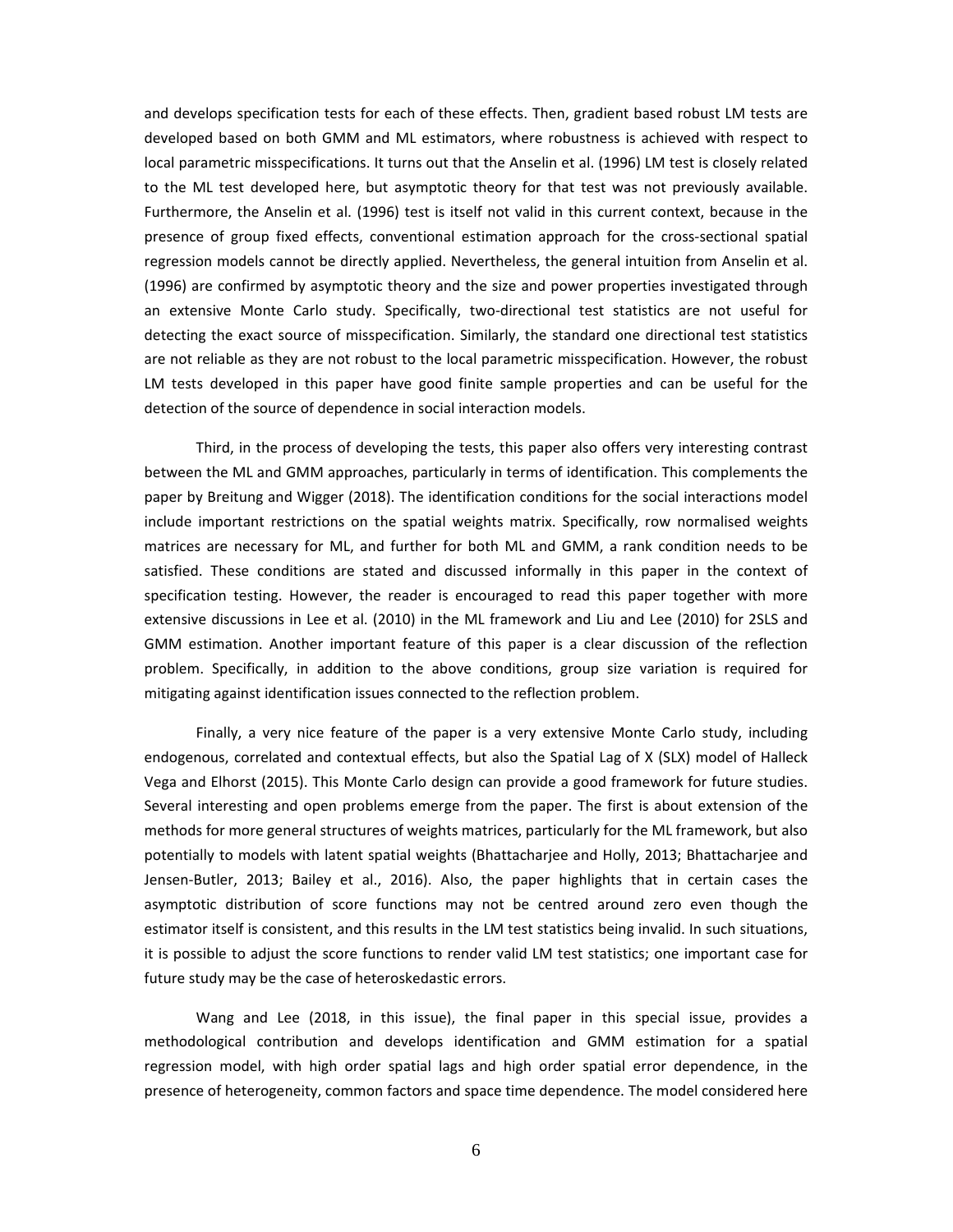is very general, and in many features is related to Ditzen (2018), but is in addition enriched with high order spatial lags. The paper has several distinguishing features.

First, it is an excellent contribution to the growing literature on higher order spatial autoregressive models; see, for example, Lee and Liu (2010), Elhorst et al. (2012), Badinger and Egger (2015), Gupta and Robinson (2015) and Han et al. (2017). As highlighted by this paper, one of the main reasons for the growing importance of models with high order spatial dependence is that, there is often a question of choice between several potential spatial weights matrices reflecting different drivers of spillover or diffusion; see Ditzen (2018) for an example. Further, there is also a subtle connection with social interaction models like those discussed by Doğan et al. (2018). As discussed above, there are strong structural restrictions on the network structure of spatial weights matrices that need to be made in such models (Lee et al., 2010; Liu and Lee, 2010; Doğan et al., 2018). One way of getting around such structural constraints is through higher order spatial lags, because higher order spatial autoregressive models can accommodate farmer‐district type structures where the parameter space increases with sample size (Gupta and Robinson, 2015). This suggests that higher order spatial lags may be useful in models of social networks as in Bhattacharjee and Holly (2013) or Liu et al. (2014).

Second, the model considered here is very rich and has some interesting features. In addition to high order spatial lags, it admits common factors. There is now a substantial literature modelling both weak dependence using spatial weights and strong dependence using common factors at the same time; see, for example, Holly et al. (2010), Bhattacharjee and Holly (2011, 2013), Bailey et al. (2016), Carrion‐i‐Silvestre and Surdeanu (2016), Elhorst et al. (2016), Ertur and Musolesi (2017) and Ditzen (2018). However, the way common factors are modelled in this paper is different from the large N large T setting that is more standard in the literature. Here, the sampling setting is finite T and large N, and therefore common correlated effects are not applicable. Then, the time factors are modeled as a finite number of parameters and their loadings as random effects.

Third, the modelling of the error term (*ut*) is also rich. Following Elhorst (2012), the paper allows what it calls interactive space and time dynamics, which implies inclusion of spatial lags (*Mut*), temporal lags ( $u_{t-1}$ ) as well as space-time lags ( $M u_{t-1}$ ) in the error model, where M is the spatial error weights matrix. In addition, higher order spatial lags are allowed in the error term as well.

Fourth, estimation is by GMM based on first and second order moment conditions. One implication of the use of second order moment conditions is that higher order moment assumptions for the factor loading random effects and the errors are needed for applying the Central Limit Theorem (CLT). Nonstochastic regressors with uniform bounds are assumed, but this assumption can be replaced with finite higher order moments. There are no major restrictions on the spatial weights beyond the standard uniform boundedness conditions. Under the above assumptions, conditions for identification are developed, and standard large N asymptotics delivers consistency and asymptotic normality of the proposed optimum feasible GMM estimator based on first and second order moment conditions. With Gaussian errors, the optimal weighting matrix is easily estimated, but estimation may be more complicated in non‐Gaussian settings.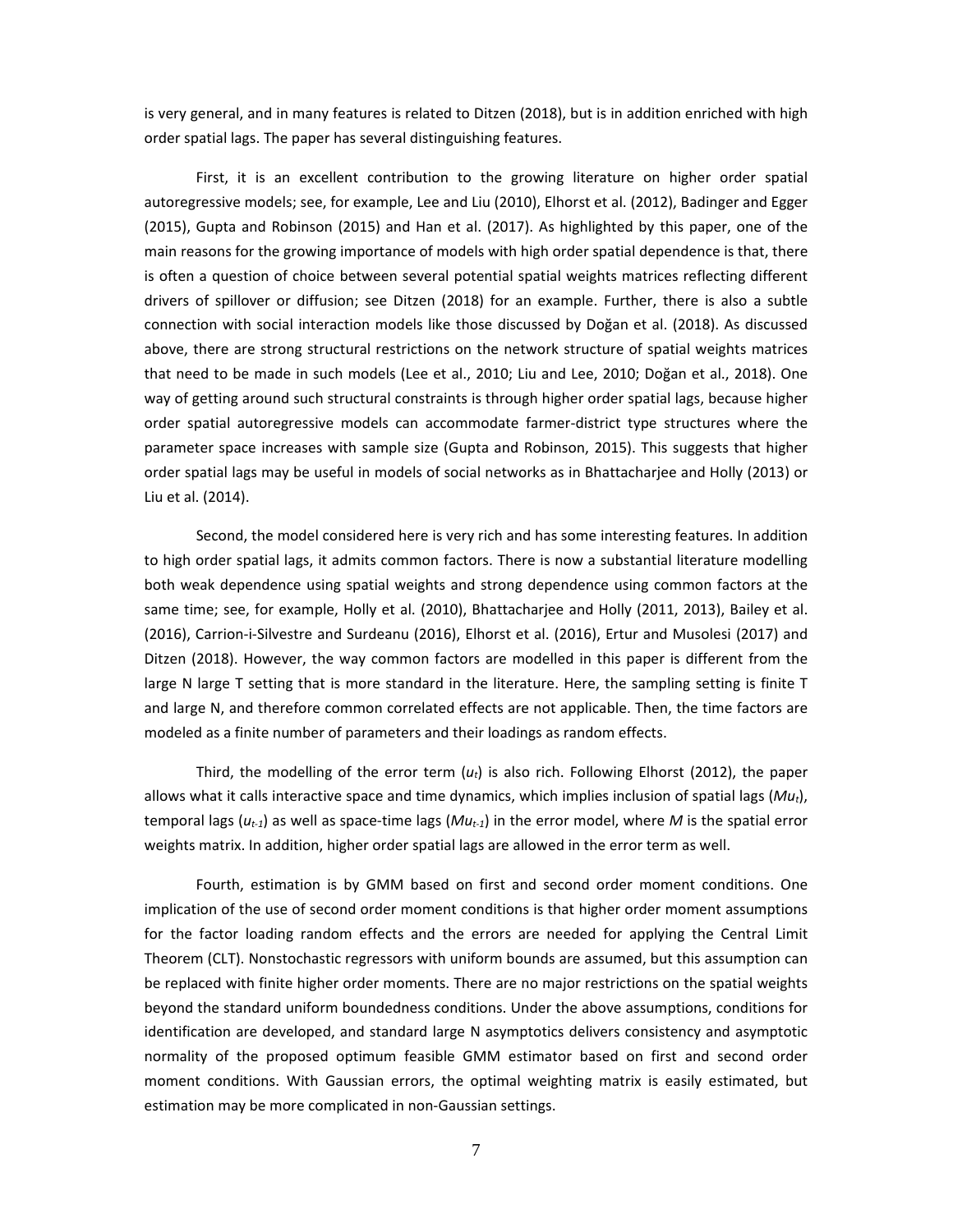Fifth, a best GMM estimator is also developed. ML estimation of this model is computationally challenging, and as discussed above, may also place strong restrictions on the weights matrices. However, the best GMM moments and the score functions have very similar form, which indicates that the best GMM estimator may be almost equally efficient. Indeed, asymptotic efficiency is established under Gaussian errors, and the estimator also has standard asymptotic properties with non‐Gaussian errors.

Finally, the paper includes an illuminating Monte Carlo study. The proposed optimum feasible GMM and best GMM estimators have good finite sample properties. However, the more significant finding is that, finite sample estimates of the error space time dynamics are relatively poor. Further, presence of error dynamics reduces the accuracy of estimates of spatial lag parameters in finite samples, while estimates of coefficients for exogenous regressors are not affected much. On the other hand, presence of multiple common factors or higher order spatial lags do not impact efficiency substantially. The authors provide the following intuition: "[t]his could be due to their nonlinearity in the GMM estimation" in the presence of error dynamics which require filtering. Overall, this is a significant piece of work that substantially enhances the literature, and makes very exciting reading.

In our view, the five papers in this issue make a significant contribution to the current literature. We believe that reading this issue will be intellectually challenging and enriching. The papers also highlight several fruitful directions for future research.

#### **Acknowledgements**

The guest editors thank the referees and Paul Elhorst (Editor‐in‐Chief, *Spatial Economic Analysis*) for their help in reviewing these papers and offering editorial advice, Peter Hansen (Director of  $(EC)^2$ ) and Sally Hardy (CEO, Regional Studies Association) for their support and encouragement, and Madeleine Hatfield (Managing Editor) for her efficiency and dedication throughout.

### **Disclosure Statement**

No potential conflict of interest was reported by the guest editors.

### **Funding**

The organisation of the  $26<sup>th</sup>$  (EC)<sup>2</sup> Conference on "Theory and Practice of Spatial Econometrics", and particularly the substantial participation of Ph.D. students and young researchers, was made possible through generous financial support from several institutions. We sincerely thank the Bank of England, *Econometric Theory*, International Association for Applied Econometrics, the Royal Economic Society, the Scottish Institute for Research in Economics, Timberlake Consultants and, last but not the least, Heriot‐Watt University.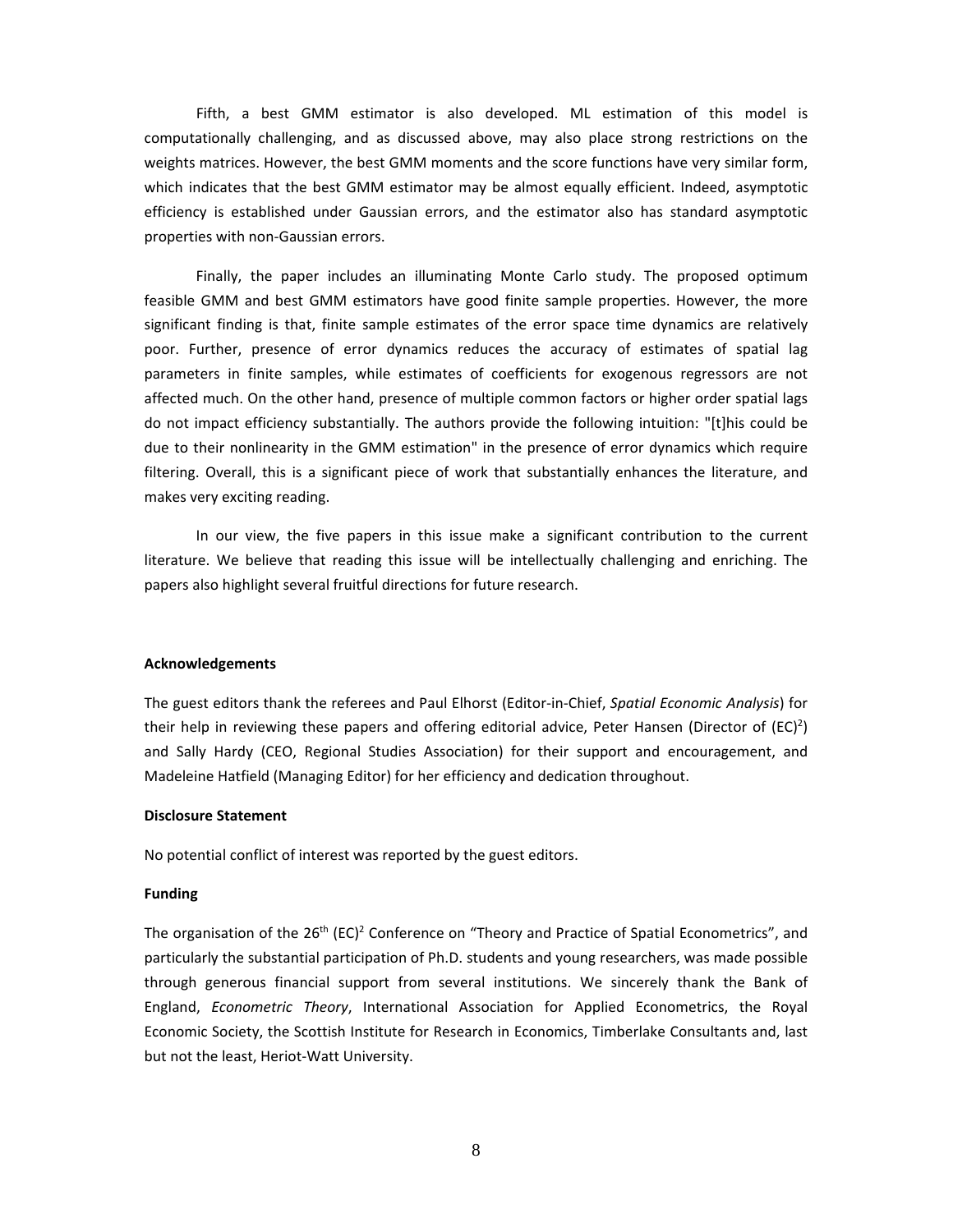### **REFERENCES**

- Abreu, M., De Groot, H. L. F., and Florax, R. J. G. M. (2004). Space and growth: A survey of empirical evidence and methods (Tinbergen Institute Working Paper TI 04–129).
- Angulo, A., Burridge, P., and Mur, J. (2017). Testing for a structural break in the weight matrix of the spatial error or spatial lag model. *Spatial Economic Analysis*, 12(2‐3), 161‐181. doi:10.1080/17421772.2016.1264620
- Anselin, L. (2001). Spatial econometrics. Chapter 14. In: Baltagi, B. H. (eds.), *A companion to theoretical econometrics*, 310‐330. Blackwell.
- Anselin, L., Bera, A. K., Florax, R. J. G. M., and Yoon, M. J. (1996). Simple diagnostic tests for spatial dependence. *Regional Science and Urban Economics*, 26(1), 77–104. doi:10.1016/0166‐ 0462(95)02111‐6
- Arbia, G., and Paelinck, J. H. P. (2003a). Economic convergence or divergence? Modeling the interregional dynamics of EU regions, 1985–1999. *Journal of Geographical Systems*, 5(3), 291‐ 314. doi:10.1007/s10109‐003‐0114‐z
- Arbia, G., and Paelinck, J. H. P. (2003b). Spatial econometric modeling of regional convergence in continuous time. *International Regional Science Review*, 26(3), 342‐362. doi:10.1177/0160017603255974
- Areal, F. J., Balcombe, K., and Tiffin, R. (2012). Integrating spatial dependence into Stochastic Frontier Analysis: Integrating spatial dependence into SFA. *Australian Journal of Agricultural and Resource Economics*, 56, 521‐541. doi:10.1111/j.1467‐8489.2012.00597.x
- Badinger, H., and Egger, P. (2015). Fixed effects and random effects estimation of higher‐order spatial autoregressive models with spatial autoregressive and heteroscedastic disturbances. *Spatial Economic Analysis*, 10(1), 11‐35. doi:10.1080/17421772.2014.992362
- Bailey, N., Holly, S., and Pesaran, M. H. (2016). A two-stage approach to spatio-temporal analysis with strong and weak cross‐sectional dependence. *Journal of Applied Econometrics*, 31(1), 249‐ 280. doi:10.1002/jae.2468
- Bhattacharjee, A., and Holly, S. (2011). Structural interactions in spatial panels. *Empirical Economics*, 40(1), 69‐94. doi:10.1007/s00181‐010‐0396‐1
- Bhattacharjee, A., and Holly, S. (2013). Understanding interactions in social networks and committees. *Spatial Economic Analysis*, 8(1), 23‐53. doi:10.1080/17421772.2012.722669
- Bhattacharjee, A., and Jensen‐Butler, C. (2013). Estimation of the spatial weights matrix under structural constraints. *Regional Science and Urban Economics*, 43(4), 617‐634. doi: 10.1016/j.regsciurbeco.2013.03.005
- Breitung, J., and Wigger, C. (2018). Alternative GMM estimators for spatial regression models. *Spatial Economic Analysis*, DOI: 10.1080/17421772.2018.1403644
- Carrion‐i‐Silvestre, J. L., and Surdeanu, L. (2016). Productivity, infrastructure and human capital in the Spanish regions. *Spatial Economic Analysis*, 11, 365–391. doi:10.1080/17421772.2016.1189089
- Carvalho, A. (2018). Efficiency Spillovers in New Zealand electricity distribution networks: A Bayesian Stochastic Frontier Approach. *Spatial Economic Analysis*, DOI: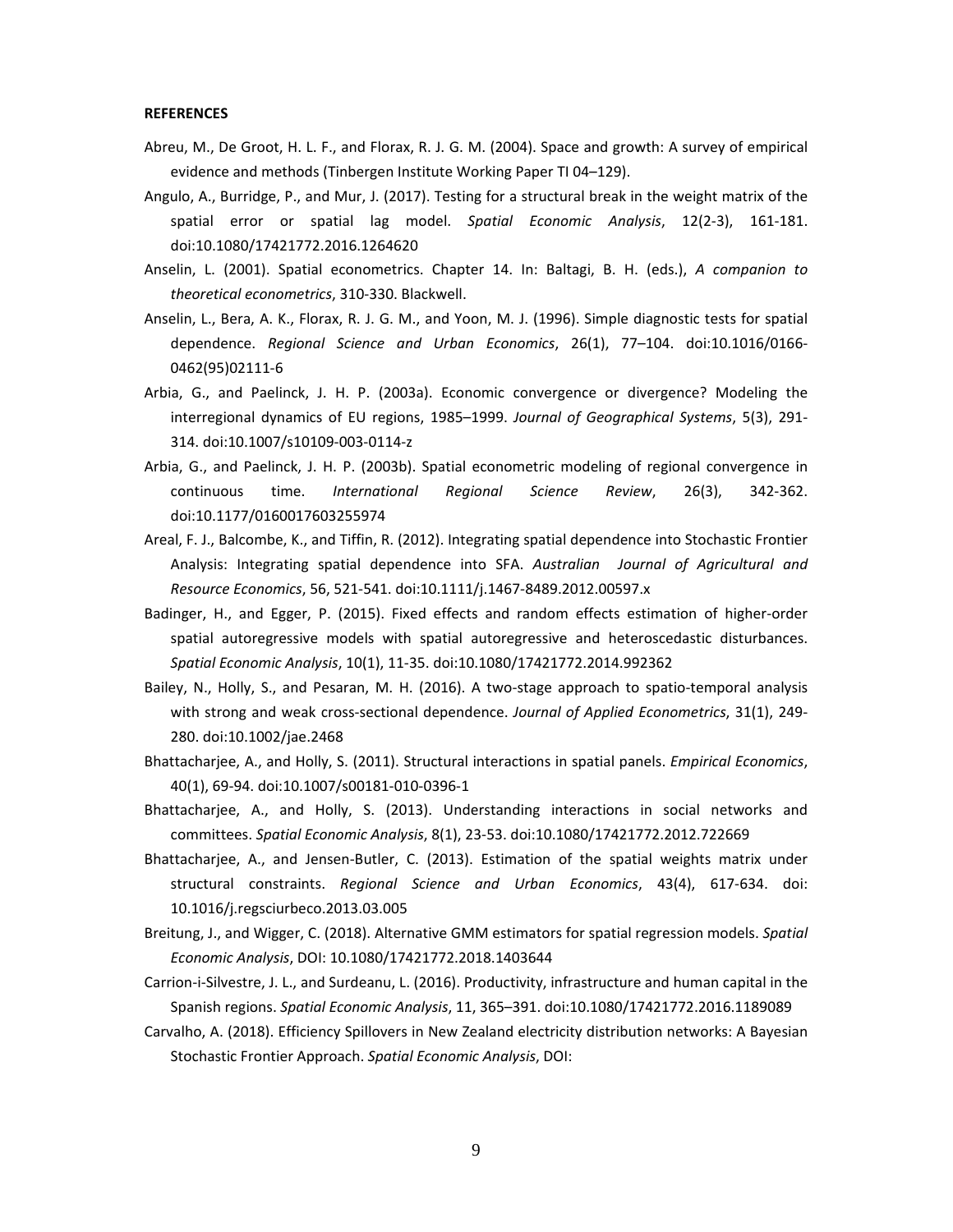- Chudik, A., and Pesaran, M. H. (2015). Common correlated effects estimation of heterogeneous dynamic panel data models with weakly exogenous regressors. *Journal of Econometrics*, 188(2), 393‐420. doi:10.1016/j.jeconom.2015.03.007
- de Dominicis, L., Florax, R. J. G. M., & de Groot, H. L. F. (2013). Regional clusters of innovative activity in Europe: Are social capital and geographical proximity key determinants?. *Applied Economics*, 45, 2325–2335. doi:10.1080/00036846.2012.663474
- Ditzen, J. (2018). Cross‐country convergence in a general Lotka–Volterra model. *Spatial Economic Analysis*, doi:10.1080/17421772.2018.1397285
- Doğan, O., Taşpınar, S., and Bera, A. K. (2018). Simple tests for social interaction models with network structures. *Spatial Economic Analysis*, doi:10.1080/17421772.2017.1374550
- Elhorst, J. P. (2001). Dynamic models in space and time. *Geographical Analysis*, 33(2), 119‐140. doi:10.1111/j.1538‐4632.2001.tb00440.x
- Elhorst, J. P. (2010). Applied spatial econometrics: Raising the bar. *Spatial Economic Analysis*, 5, 9‐28. doi:10.1080/17421770903541772
- Elhorst, J. P. (2012). Dynamic spatial panels: models, methods, and inferences. *Journal of Geographical Systems*, 14, 5‐28. doi:10.1007/s10109‐011‐0158‐4
- Elhorst, J. P., Abreu, M., Amaral, P., Bhattacharjee, A., Corrado, L., Fingleton, B., Fuerst, F., Garretsen, H., Igliori, D., Le Gallo, J., McCann, P., Monastiriotis, V., and Yu, J. (2016). Raising the bar (4). *Spatial Economic Analysis*, 11(4), 355‐360. doi:10.1080/17421772.2016.1235306
- Elhorst, J. P., Lacombe, D. J., and Piras, G. (2012). On model specification and parameter space definitions in higher order spatial econometric models. *Regional Science and Urban Economics*, 42(1‐2), 211‐220. doi:10.1016/j.regsciurbeco.2011.09.003
- Ertur, C., and Koch, W. (2007). Growth, technological interdependence and spatial externalities: theory and evidence. *Journal of Applied Econometrics*, 22(6), 1033‐1062. doi: 10.1002/jae.963
- Ertur, C., and Koch, W. (2011). A contribution to the theory and empirics of Schumpeterian growth with worldwide interactions. *Journal of Economic Growth*, 16(3), 215‐255. doi:10.1007/s10887‐ 011‐9067‐0
- Ertur, C., and Musolesi, A. (2017). Weak and strong cross-sectional dependence: A panel data analysis of international technology diffusion. *Journal of Applied Econometrics*, 32(3), 477‐503. doi:10.1002/jae.2538
- Filippini, M., Greene, W., and Masiero, G. (2018). Persistent and transient productive inefficiency in electricity distribution. *Energy Economics*, 69, 325‐334. doi:10.1016/j.eneco.2017.11.016
- Fingleton, B. (2008). A generalized method of moments estimator for a spatial panel model with an endogenous spatial Lag and spatial moving average errors. *Spatial Economic Analysis*, 3, 27–44. doi:10.1080/17421770701774922
- Fingleton, B., and López‐Bazo, E. (2006). Empirical growth models with spatial effects. *Papers in Regional Science*, 85(2), 177‐198. doi:10.1111/j.1435‐5957.2006.00074.x
- Florax, R. J. G. M., Folmer, H., and Rey, S. J. (2003). Specification searches in spatial econometrics: the relevance of Hendry's methodology. *Regional Science and Urban Economics*, 33, 557‐579. doi:10.1016/S0166‐0462(03)00002‐4